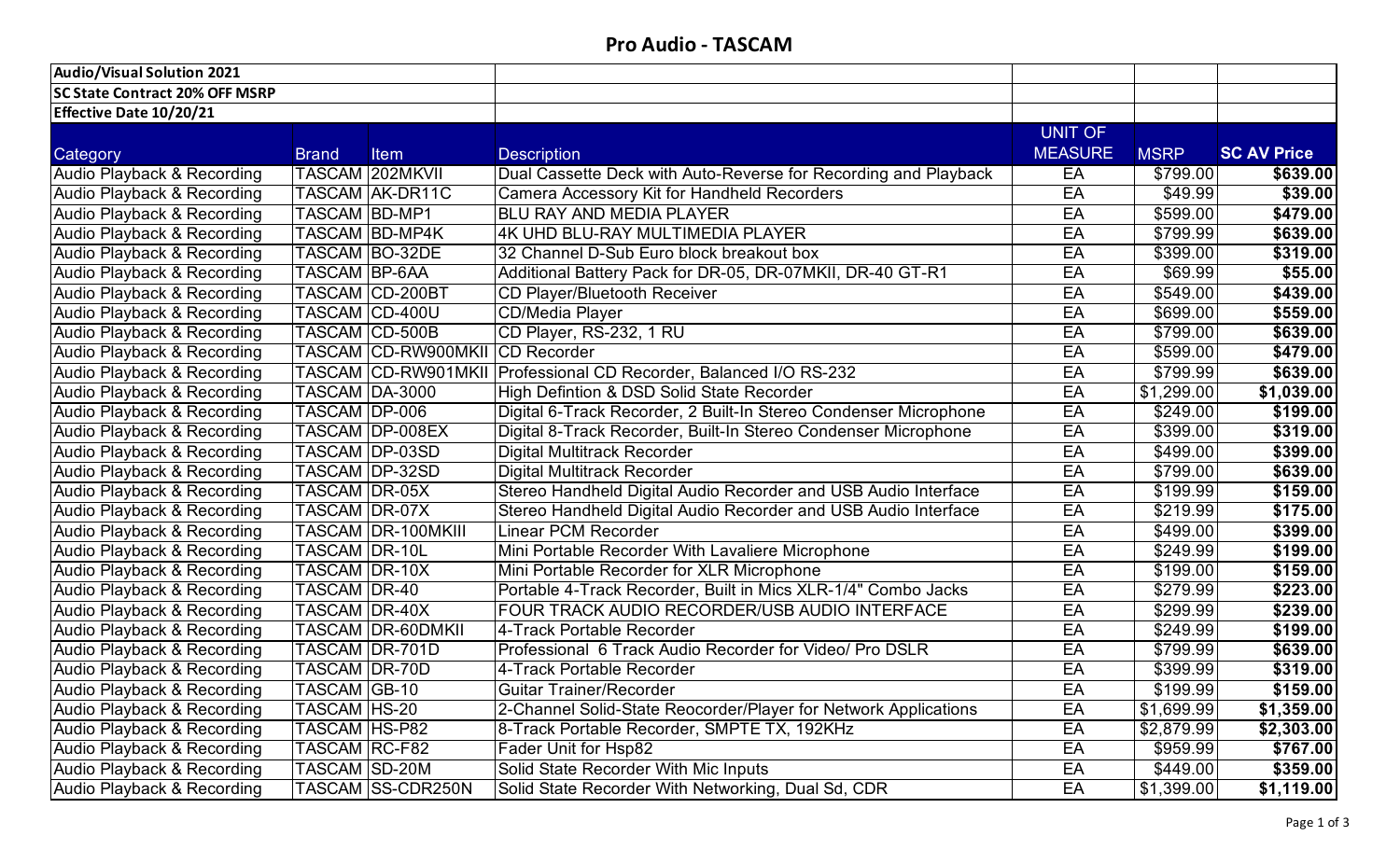## **Pro Audio - TASCAM**

| Audio Playback & Recording                     |                     | TASCAM SS-R250N        | Solid State Recorder With Networking And Dual Sd Card | EA | \$1,199.00           | \$959.00   |
|------------------------------------------------|---------------------|------------------------|-------------------------------------------------------|----|----------------------|------------|
| <b>Audio Playback &amp; Recording</b>          |                     | TASCAM   TSSD-240A     | 240Gb Solid-State Hard Drive for DA-6400              | EA | \$374.99             | \$299.00   |
| Audio Playback & Recording                     |                     | TASCAM TSSD-480A       | 480Gb Solid-State Hard Drive for DA-6400              | EA | \$799.99             | \$639.00   |
| <b>Headphones</b>                              |                     | TASCAM TH-02-B         | Headphone Black                                       | EA | \$49.99              | \$39.00    |
| <b>Headphones</b>                              |                     | <b>TASCAM TH-MX2</b>   | <b>Headphone Black</b>                                | EA | \$89.99              | \$71.00    |
| <b>Amplifiers</b>                              |                     | TASCAM  DP-24SD        | 24 track DIGITAL PORTASTUDIO                          | EA | \$599.99             | \$479.00   |
| Amplifiers                                     | TASCAM MH-8         |                        | Headphone Amplifier                                   | EA | \$699.00             | \$559.00   |
| <b>Amplifier Accessories</b>                   | TASCAM <i>I</i> IXZ |                        | Audio Interface Adaptor for Ipad, Iphone, Ipod        | EA | \$89.99              | \$71.00    |
| <b>Amplifier Accessories</b>                   |                     | TASCAM  US-16X08       | 16X8 Channel Usb Audio Interface                      | EA | \$499.00             | \$399.00   |
| Amplifier Accessories                          |                     | TASCAM US-20X20        | 20X20 Channel Audio Interface                         | EA | \$799.99             | \$639.00   |
| <b>Wired Microphones</b>                       | TASCAM TM-180       |                        | <b>Studio Condenser Microphone</b>                    | EA | \$149.99             | \$119.00   |
| <b>Wired Microphones</b>                       | TASCAM TM-2X        |                        | X-Y Plug-In Microphone for DSLR                       | EA | \$124.99             | \$99.00    |
| <b>Wired Microphones</b>                       | TASCAM TM-80        |                        | Condenser Microphone                                  | EA | \$89.99              | \$71.00    |
| <b>Wired Microphones</b>                       |                     | <b>TASCAM</b> TM-90BM  | <b>Boundary Condenser Microphone</b>                  | EA | \$129.99             | \$103.00   |
| <b>Wired Microphones</b>                       |                     | <b>TASCAM TM-95GN</b>  | <b>Goosneck Condenser Microphone</b>                  | EA | \$159.00             | \$127.00   |
| <b>Wired Microphones</b>                       |                     | <b>TASCAM TM-DRUMS</b> | 4-Microphone Bundle for Drum Recording                | EA | \$219.99             | \$175.00   |
| Wired Microphone Accessories   TASCAM   TM-AG1 |                     |                        | Microphone Accessory / Pop Filter                     | EA | \$39.99              | \$31.00    |
| Wired Microphone Accessories   TASCAM   TM-AM1 |                     |                        | Microphone Stand W/Counter Weight                     | EA | \$89.99              | \$71.00    |
| Wired Microphone Accessories                   | TASCAM TM-AM2       |                        | Adjustable Microphone Boom                            | EA | \$89.99              | \$71.00    |
| Wired Microphone Accessories  TASCAM  TM-AM3   |                     |                        | High Stability Microphone Stand                       | EA | \$89.99              | \$71.00    |
| Wired Microphone Accessories   TASCAM   TM-AR1 |                     |                        | Microphone Accessory / Acoustic Control Filter        | EA | \$199.99             | \$159.00   |
| <b>Wireless Microphones</b>                    |                     | TASCAM TM-10LB         | Lavalier Microphone With Screw Lock Connector         | EA | \$119.99             | \$95.00    |
| Processors, DIs & Interfaces                   |                     | TASCAM SERIES 1021     | 10 IN/2 OUT AUDIO/MIDI INTERFACE                      | EA | \$499.99             | \$399.00   |
| <b>Mixers &amp; Zone Processors</b>            |                     | TASCAM BO-16DX/IN      | 16 CHANNEL D-SUB XLR (FEMALE) BREAKOUT BOX            | EA | \$399.00             | 3319.00    |
| <b>Mixers &amp; Zone Processors</b>            |                     | TASCAM  BO-16DX/OUT    | 16 CHANNEL D-SUB XLR (MALE) BREAKOUT BOXOX            | EA | $\overline{$}399.00$ | \$319.00   |
| <b>Mixers &amp; Zone Processors</b>            |                     | TASCAM DA-6400         | 64 Track Audio Recorder                               | EA | \$4,799.00           | \$3,839.00 |
| <b>Mixers &amp; Zone Processors</b>            |                     | TASCAM DA-6400DP       | 64 Track Audio Recorder With Dual Power (2 Inlets)    | EA | \$4,999.00           | \$3,999.00 |
| Mixers & Zone Processors                       |                     | TASCAM MODEL 12        | MIXER/INTERFACE/RECORDER/CONTROLLER                   | EA | \$799.99             | \$639.00   |
| <b>Mixers &amp; Zone Processors</b>            |                     | TASCAM MZ-123BT        | MZ-123BT Installation Multi-Zone Audio Mixer          | EA | \$799.00             | \$639.00   |
| <b>Mixers &amp; Zone Processors</b>            | TASCAM MZ-223       |                        | <b>TRIPLE OUTPUT ZONE MIXER</b>                       | EA | \$699.99             | \$559.00   |
| Mixers & Zone Processors                       | TASCAM MZ-372       |                        | Dual Output Parallel Mixer                            | EA | \$699.99             | \$559.00   |
| Mixer Accessories                              |                     | <b>TASCAM AK-CC25</b>  | Drive Caddy for DA-6400                               | EA | \$159.00             | \$127.00   |
| <b>Mixer Accessories</b>                       | TASCAM IF-AE16      |                        | AES/EBU Interface for DA-6400                         | EA | \$1,199.00           | \$959.00   |
| <b>Mixer Accessories</b>                       |                     | TASCAM IF-AN16/OUT     | Analog Output Card for DA-6400                        | EA | \$1,199.00           | \$959.00   |
| <b>Mixer Accessories</b>                       | TASCAM IF-DA2       |                        | Dante Audio Option for Ss-R250N/CDR250N               | EA | \$599.00             | \$479.00   |
| <b>Mixer Accessories</b>                       |                     | TASCAM IF-DA64         | Dante Interface Card for DA-6400                      | EA | \$1,499.00           | \$1,199.00 |
| <b>Mixer Accessories</b>                       |                     | TASCAM IF-MA64/BN      | <b>BNC MADI Interface Card for DA-6400</b>            | EA | \$799.00             | \$639.00   |